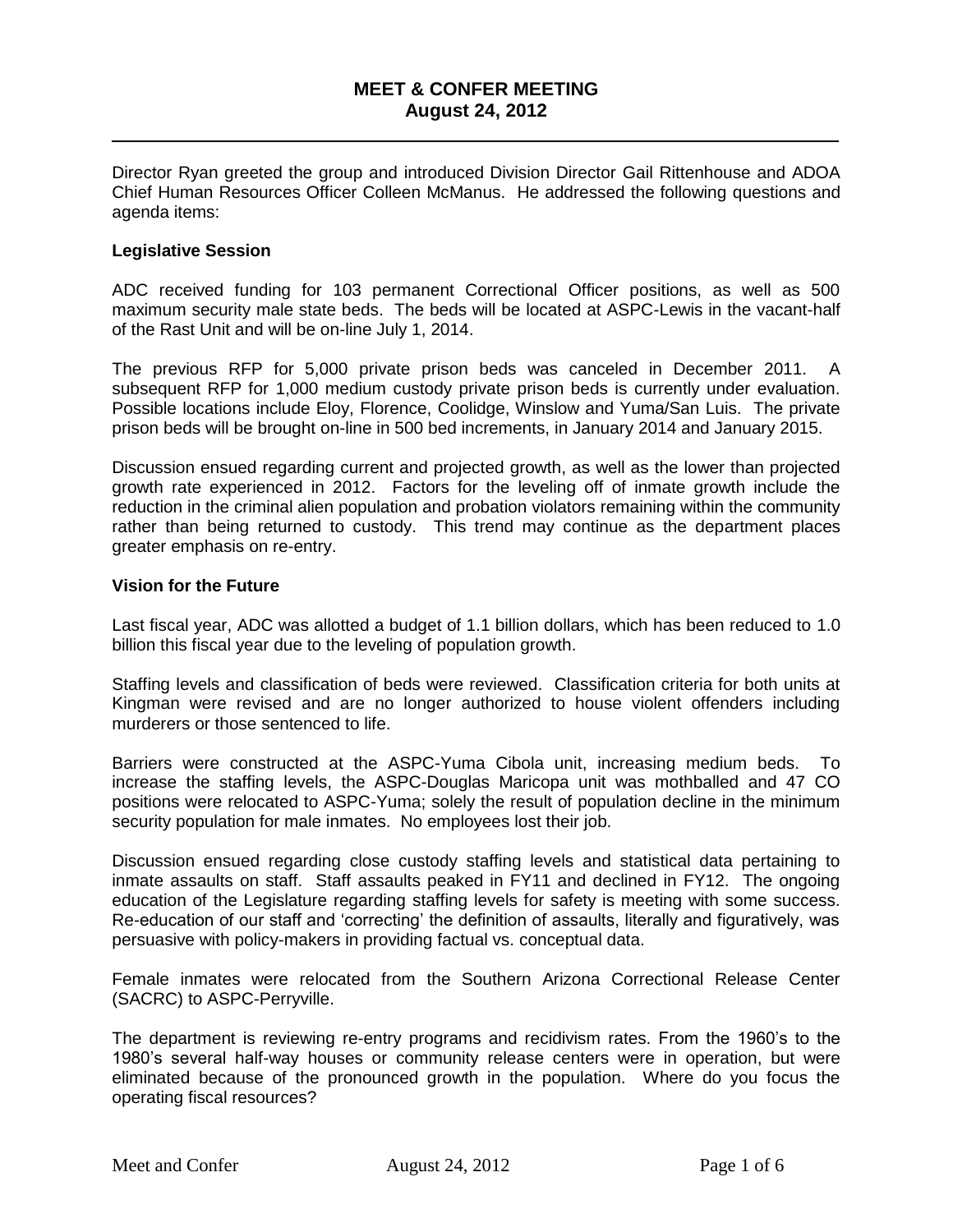In October 1978 the criminal code was revised and in 1994 Truth in Sentencing was enacted. Both resulted in a definitive incline in the 'growth' of the adult prison population, based upon the significance of determinate factors and/or 'truth-in-sentencing. ADC's committed adult inmate population began to 'level or flatten' during the previous two fiscal years.

In FY12 the growth of the prison system was 'flat' (18,374 admissions vs. 18, 070 releases). Of the approximate 12,500 releases under Community Supervision, approximately 3,000 technical violators were returned to custody. This return statutorily mandates the Clemency Board to evaluate the decision(s) to 'technically' violate them. Approximately 2,000 of these 'technical violators' were never evaluated by the BOEC; thus, the 'technical violators' 'maxed' the prison term and walked out of prison without any supervision. On average, offenders returned to custody for 91 days costing the Arizona taxpayers almost \$16 million dollars.

SACRC will transition to a community release center for Pima County. Parole offices in Pima County will be closed and Parole Officers will be moved to SACRC. This facility will be multifaceted and could be used for day reporting, residential treatment, UA's and a 'time-out' facility for technical violators who may be required to sleep there. The average cost to house an inmate at an ADC facility is approximately \$60 per day; whereas the minimal daily cost of community supervision is about \$7.35 per day.

Because there is no current facility for ADC available in Maricopa County, the department has issued a Request for Information (RFI) to ascertain if there are any facilities which 'might' be able to fulfill the current statute. Responses are due by September  $7<sup>th</sup>$ .

Short term benefits to the proposal would be retaining technical violators in the community and affording housing opportunities to inmates who would otherwise be released homeless. Long term benefits could reduce the overall cost of prisons.

1) Could inmates released as homeless who live out of state return to their home state?

# **It would require an Interstate Compact approval; documentation for IC's is initiated approximately seven months in advance.**

2) Has a study been conducted regarding the recidivism rate for inmates housed in ADC facilities vs. those housed in private prisons?

**No. All inmates are initially housed in ADC facilities and only those meeting specific criteria are relocated to private prisons. Generally inmates in private prisons have lower medical and mental health scores and some contracts have caps on medical costs, while inmates in ADC facilities are generally more violent and are serving longer terms. There is no way to accurately compare the populations.**

# **Maximum Custody Beds at ASPC-Lewis**

As you may be aware, ASPC-Lewis is quickly becoming the location housing most of the Department's protective segregation inmates.

ADC currently has approximately 300 maximum security protective segregation inmates housed at Eyman/Florence. The total ADC protective segregation population is approximately 3,000. To the extent possible, we must operate the facilities and manage them like general population inmates.

ADC has been authorized to add 500 maximum security beds at the ASPC-Lewis facility. The unit will be constructed on the vacant half of the Rast unit and the beds will be on-line 7/1/2014.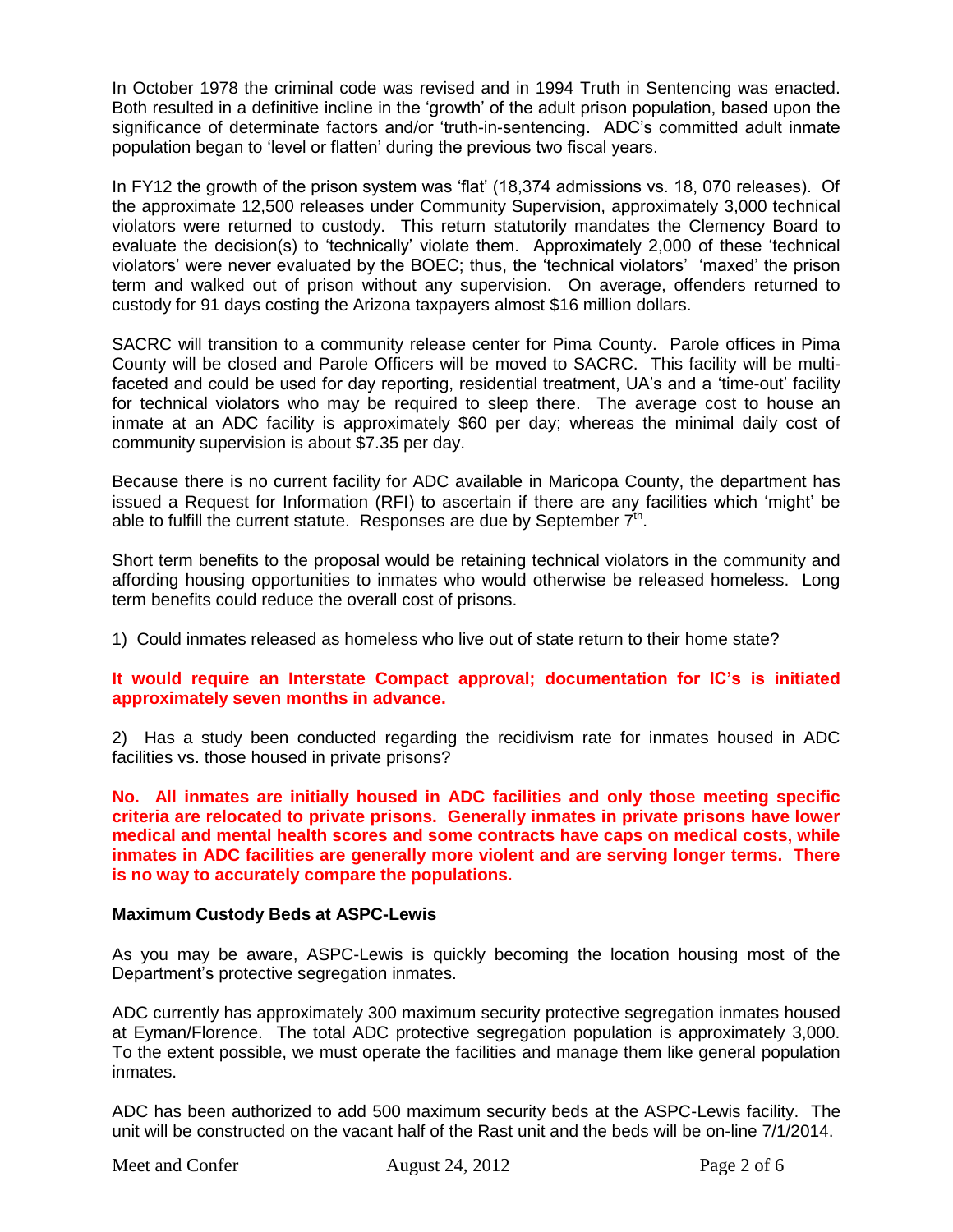Discussion ensued regarding increased staffing levels at ASPC-Lewis, call-in's and the empowerment of 1<sup>st</sup> line supervisors due to the rescission of Chronic Absence Classification. The current department-wide vacancy rate is 2.2%.

### **Questions and Answers**

1) At a previous Meet and Confer we were advised that Department Orders apply at all levels. Recently at least two Sergeant positions were filled but interviews were not conducted. The announcement was posted in October/November of 2011 yet no interviews were held, and a former COTA Sergeant was re-appointed, and one was given to a former Lieutenant who was working for ACI, who is now under ASRS instead of CORP. Also, many times, covered positions are not advertised in units even though per DO 504.02 1.2:

"1.2 Covered positions are subject to the ADOA Personnel Rules (Arizona Administrative Codes) and shall be filled through open competitive recruiting. These positions shall be announced and applicants provided with an opportunity to apply and be interviewed. Exceptions to this process include reinstatements, transfers, voluntary grade decrease, short-term detail to special duty or direct hire. For further assistance or information contact the Employment Unit".

**Lateral transfer, voluntary grade decrease, (VGD), or reinstatement candidates may be appointed to positions prior to considering or interviewing other candidates. This is within the exception noted above. The last two Sergeant appointments to COTA were a transfer and reinstatement, respectively.** 

**The policy cited relates to promotions, not assignments. Assignments don't require interviews, but interviews are not precluded.**

2) It has been brought to our attention people are placed into positions without prior notification, or incorrect additional requirements being placed on them. Examples of incorrect additional requirements have been the need to be able to qualify at Firearm Instructor Level for Chase Team openings. Recently, there was a supervisory position that opened at Florence Complex. The position was not advertised, and filled by a person already at Complex.

**Assignments to any special teams (i.e. Chase, TSU), can require additional training or qualifications. There is no mandate to allow every person who wants to be a part of one of these teams onto the team.** 

**There is no requirement to post or advertise for supervisory positions. They are often filled either through rotation or best qualified transfers.** 

**Chase team is an additional duty assignment and not subject to personnel rules or DO 504. The Warden may transfer supervisors from one position to another. If this move resulted in a promotion without utilizing the Central Promotional Register we would like the position and names of employees involved to research further.** 

3) When is it permissible to transport more than one minimum custody inmate using only one transport officer? DO 705.02 1.2 reads: "1.2.4 Ensure all inmates are appropriately restrained. Restraints are not required when transporting a single minimum custody inmate, or for those inmates assigned to off-site work crews. "

And 1.2.4 reads: "1.2.5 is armed with a Department issued weapon and munitions. The officer shall not be armed when transporting a single minimum custody inmate, or when transporting minimum custody work crew inmates."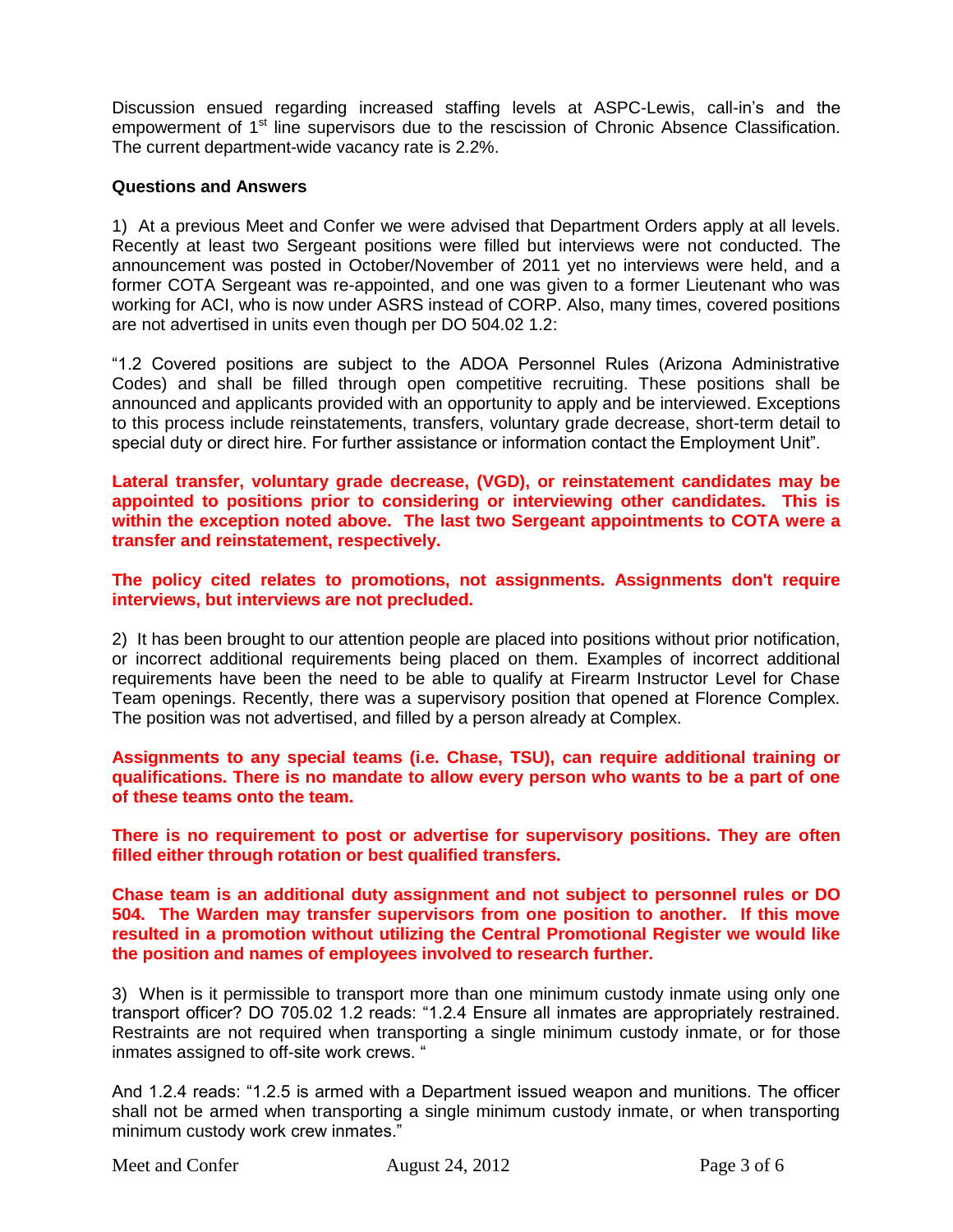1.1.1.3 through 1.1.1.4.3 read:

1.1.1.3 Restraints are not required when transporting only one minimum custody inmate or for minimum custody work crews.

1.1.1.4 In all cases where one staff member is transporting one minimum custody inmate, the Transportation officer shall:

1.1.1.4.1 Be the same gender as the inmate.

1.1.1.4.2 Transport the inmate in a caged vehicle.

1.1.1.4.3 Not be armed.

- A. Units on a regular basis transport multiple minimum custody inmates with only one officer who is unarmed, and the inmates are not restrained. When asked about this practice individuals are advised "They are minimum custody inmates and you do not need to be armed, and they do not need to be restrained."
- B. Recently, a female Sgt. transported a minimum custody male inmate who claimed illness from an off-site work crew as the sole transporting Officer back to the unit at Yuma.

**Discussion ensued regarding transports within the complex. The policies will be reviewed to ensure consistency with a possible revision through DI if necessary. Specific information will be provided by the questioner for research/follow-up.** 

4) Why has the department allowed our uniforms to become so un-uniform? Supervisors, when attempting to address it, are being told by administration not to create a hostile work environment.

It has been brought to our attention many Captains, COIV's and COIII's NEVER wear the required OC/Restraints/PPE when on duty. I have seen green pants being worn by uniformed staff. Staff are being allowed to wear their hair down, boots not bloused, no belts. (Tucson)

**Refer them to COTA Commander Ivan Bartos, chair of Uniform Committee. If staff listed above are not wearing PPE then provide their names so corrective action can be taken.** 

**Uniform policy has not changed. Individual instances of policy noncompliance, if not addressed by the immediate supervisor, should be referred to the chain of command.**

5) Can the Sergeant's polo shirt uniform guidelines be corrected? Sew on chevrons AND unit patch only for Sergeants on the polo's?

**Polo shirts are not intended to bear the sew-on chevrons that class A and B shirts require. Policy will be reviewed and, if necessary, adjusted.**

6) If we are going to be allowed to wear only a certain style of pant (such as BDU's) then, do like California and many other states do, and only authorize a particular vendor (i.e. 5.11 or Proper) and NO others. The current inconsistencies allow staff to appear and dress less than professionally.

### **As no question was asked, no response was given.**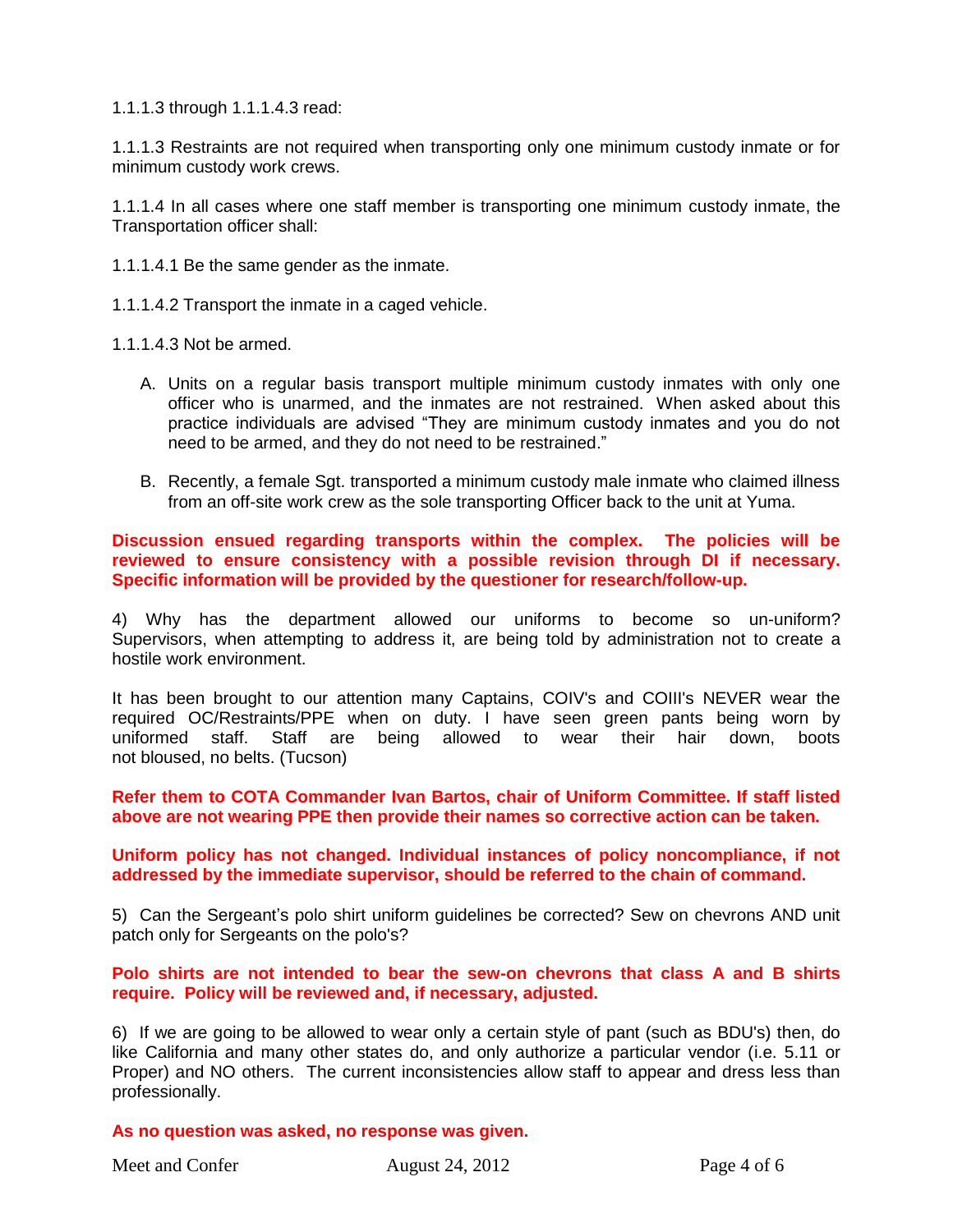7) ARS 41-1610 States that "Parole Officers SHALL be considered to be engaged in hazardous duty", but Parole Officers (CCO's) do not get hazardous duty pay. Why?

**Positions that are eligible for hazardous duty pay (HDP) are identified by policy. CCOs positions are not among them. HDP is for staff in a particular class that performs duties which are more hazardous than others in the same class. Since CCO's all perform the same function there is no separate class.**

8) Many officers from minimum yards are complaining about being cross leveled to a lock down unit to work but not getting hazardous duty pay. It is further identified when working overtime to fill a Hazardous Duty post; you also do not get the hazardous duty pay.

**Department Order 524 states that an employee must be permanently assigned to the post for more than 80 hours within a one month period to be eligible. Being cross leveled to fill a post for a day or two does not meet this requirement.**

9) When is it okay to utilize homegrown computer programs in WIPP by inmates?

**The obvious answer is never. The program in question was an Excel spreadsheet; it is appropriate.**

10) If there was a directive on how supervisors should be posting COIIIs, why aren't unit supervisors following them?

**It is hard to answer these types of open-ended questions without knowing the specifics. The standard is to post COIIIs once per week.** 

11) COIIIs are being posted even when there is sufficient staff, such as, support service staff operating as normal while a COIII is sitting in a control room.

**We do rotate COIIIs back to their regular duties when we can. However, we cannot post support services all the time as they must complete tasks as well.**

12) If unit supervisors are special assigning officers on a welding project or special assignments to complex or other units, shouldn't the unit be getting a replacement officer to cover that slot?

**Correctional Officers are assigned to special projects at times due to the ongoing priorities that are occurring within operations. These types of projects (open cell fronts at Kasson, mental health recreation enclosures, etc.) are for the safety of all. We do not have enough maintenance staff to cover all of the projects so we do pull CO's with special skills to assist. This is a team effort. Each time this occurs, cross leveling is used to ensure maximum coverage available occurs.**

13) Reform Question and Answers

- Yes site states COI's, COII's, COIII's and Community Corrections are covered positions
- Q & A's on ADCnet page 2, under Personnel Rules, Question 1.
- Q & A's on ADCnet page 3, under Becoming an Uncovered Position, Question 7.
- Reform Section 43 (d)

**The answers to the questions in the Q&A are correct. We are not sure what the comment about "reform 43(d)" refers to.**